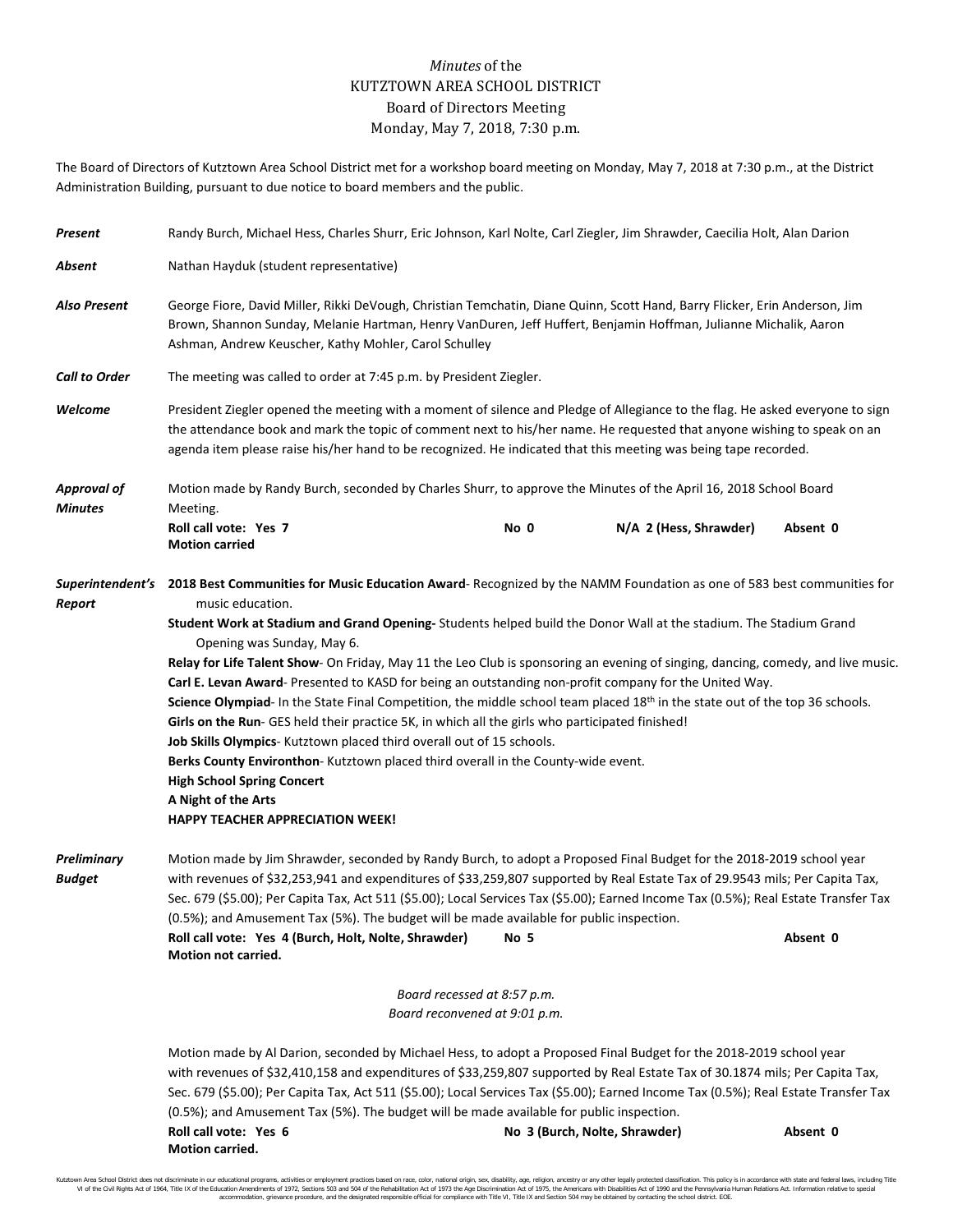| The acceptance of the resignation of Crystal Hampton as a part-time cafeteria cashier/aide at Kutztown Area Middle<br>1.<br>School, effective May 18, 2018.<br>The approval of the following volunteers for the Kutztown Area High School Odyssey of the Mind World Finals trip to Iowa<br>2.<br>State University, Ames, Iowa on May 23-26, 2018:<br>Derek Mace<br>Seth Noggle<br>John Mosher<br>The approval of Patricia Loch to serve as a clerical substitute at an hourly rate of \$14.00 during the summer.<br>3.<br>The approval of Carol Fairchild to serve as a nurse aide for all summer programs at her then current hourly rate.<br>4.<br>The approval of Stacy Pilgert to serve as a substitute nurse aide for all summer programs at her then current hourly rate.<br>5.<br>The approval of Tina Schmeck to serve as the substitute school nurse for all summer programs at the curriculum hourly<br>6.<br>rate of \$26.00.<br>The approval of the following resource persons for the 2017-2018 school year:<br>7.<br>Cyndi Parker (Kelsey Williams) - January 3 to March 29 = 53 Days<br>\$85.33<br>\$74.06<br>Allison Scheidt (Nicole Teese) - January 24 to April 6 = 46 Days<br>8.<br>The approval of Suzanne Ligammari as Director/Producer for the All School Musical for the 2018-2019 school year at a<br>stipend of \$2572.<br>All Personnel are Approved Pending the District's Receipt of All Mandated Credentials<br>Roll call vote: Yes 9<br>No 0<br>Absent 0<br>Motion carried.<br><b>Summer School</b><br>Motion made by Karl Nolte, seconded by Randy Burch, to approve the following summer programs and staff for 2018:<br><b>Elementary Summer Reading Program</b><br>Staff:<br>Andrea D. Stern<br><b>Heather Dewald</b><br><b>Christine Caulfield</b><br>Jane E. Venkauskas<br><b>Kristin Haring</b><br>Substitute Staff:<br>Allison Schedit<br>Librarian:<br>Katharine Mannai (4 days per week)<br>Lori Arndt (stipend of \$750)<br>Coordinator:<br><b>Staff Dates:</b><br>June 18 (teacher preparation day)<br>June 19-July 26 (Monday through Thursday), 22 days total (including prep day) for 3.5 hours per<br>day (4.5 hours per day for weeks 1 and 6), at an hourly rate of \$26.00 (current curriculum rate)<br>Wednesday, July 4 and Thursday, July 5<br>Non-Workdays:<br><b>Student Dates:</b><br>June 19-July 26 (Monday [except first week] through Thursday), 21 days total<br>No School:<br>Wednesday, July 4 and Thursday, July 5<br><b>Middle School Summer Program</b><br>Staff:<br>Kelly Mahoney - Mathematics<br>Timothy N. Haas - Reading/Language Arts<br><b>Staff Dates:</b><br>June 18 (teacher preparation day)<br>June 19-July 26 (Monday through Thursday), 22 days total (including prep day) for 3.5 hours per<br>day (4.5 hours per day for weeks 1 and 6), at an hourly rate of \$26.00 (current curriculum rate)<br>Wednesday, July 4 and Thursday, July 5<br>Non-Workdays:<br>June 19-July 26 (Monday [except first week] through Thursday), 21 days total<br><b>Student Dates:</b><br>Wednesday, July 4 and Thursday, July 5<br>No School:<br>\$75 per course for resident students; \$150 per course for out-of-district students<br>Cost:<br><b>High School Online Summer Program</b><br>Staff:<br>Lisa M. Saby<br>June 18 (teacher preparation day)<br><b>Staff Dates:</b><br>June 19-July 26 (Monday through Thursday), 22 days total (including prep day) for 3.5 hours per<br>day (4.5 hours per day for weeks 1 and 6), at an hourly rate of \$26.00 (current curriculum rate)<br>Wednesday, July 4 and Thursday, July 5<br>Non-Workdays:<br>June 19-July 26 (Monday [except first week] through Thursday), 21 days total<br><b>Student Dates:</b><br>No School:<br>Wednesday, July 4 and Thursday, July 5<br>\$250 per course for resident students; \$300 per course for out-of-district students<br>Cost: | Personnel             |  |  | Motion made by Michael Hess, seconded by Randy Burch, to approve the following personnel items: |  |  |  |
|----------------------------------------------------------------------------------------------------------------------------------------------------------------------------------------------------------------------------------------------------------------------------------------------------------------------------------------------------------------------------------------------------------------------------------------------------------------------------------------------------------------------------------------------------------------------------------------------------------------------------------------------------------------------------------------------------------------------------------------------------------------------------------------------------------------------------------------------------------------------------------------------------------------------------------------------------------------------------------------------------------------------------------------------------------------------------------------------------------------------------------------------------------------------------------------------------------------------------------------------------------------------------------------------------------------------------------------------------------------------------------------------------------------------------------------------------------------------------------------------------------------------------------------------------------------------------------------------------------------------------------------------------------------------------------------------------------------------------------------------------------------------------------------------------------------------------------------------------------------------------------------------------------------------------------------------------------------------------------------------------------------------------------------------------------------------------------------------------------------------------------------------------------------------------------------------------------------------------------------------------------------------------------------------------------------------------------------------------------------------------------------------------------------------------------------------------------------------------------------------------------------------------------------------------------------------------------------------------------------------------------------------------------------------------------------------------------------------------------------------------------------------------------------------------------------------------------------------------------------------------------------------------------------------------------------------------------------------------------------------------------------------------------------------------------------------------------------------------------------------------------------------------------------------------------------------------------------------------------------------------------------------------------------------------------------------------------------------------------------------------------------------------------------------------------------------------------------------------------------------------------------------------------------------------------------------------------------------------------------------------------------------------------------------------------------------------------------------------------------------------------------------------------------------------------------------------------------------------------------------------------------|-----------------------|--|--|-------------------------------------------------------------------------------------------------|--|--|--|
|                                                                                                                                                                                                                                                                                                                                                                                                                                                                                                                                                                                                                                                                                                                                                                                                                                                                                                                                                                                                                                                                                                                                                                                                                                                                                                                                                                                                                                                                                                                                                                                                                                                                                                                                                                                                                                                                                                                                                                                                                                                                                                                                                                                                                                                                                                                                                                                                                                                                                                                                                                                                                                                                                                                                                                                                                                                                                                                                                                                                                                                                                                                                                                                                                                                                                                                                                                                                                                                                                                                                                                                                                                                                                                                                                                                                                                                                                        |                       |  |  |                                                                                                 |  |  |  |
|                                                                                                                                                                                                                                                                                                                                                                                                                                                                                                                                                                                                                                                                                                                                                                                                                                                                                                                                                                                                                                                                                                                                                                                                                                                                                                                                                                                                                                                                                                                                                                                                                                                                                                                                                                                                                                                                                                                                                                                                                                                                                                                                                                                                                                                                                                                                                                                                                                                                                                                                                                                                                                                                                                                                                                                                                                                                                                                                                                                                                                                                                                                                                                                                                                                                                                                                                                                                                                                                                                                                                                                                                                                                                                                                                                                                                                                                                        |                       |  |  |                                                                                                 |  |  |  |
|                                                                                                                                                                                                                                                                                                                                                                                                                                                                                                                                                                                                                                                                                                                                                                                                                                                                                                                                                                                                                                                                                                                                                                                                                                                                                                                                                                                                                                                                                                                                                                                                                                                                                                                                                                                                                                                                                                                                                                                                                                                                                                                                                                                                                                                                                                                                                                                                                                                                                                                                                                                                                                                                                                                                                                                                                                                                                                                                                                                                                                                                                                                                                                                                                                                                                                                                                                                                                                                                                                                                                                                                                                                                                                                                                                                                                                                                                        |                       |  |  |                                                                                                 |  |  |  |
|                                                                                                                                                                                                                                                                                                                                                                                                                                                                                                                                                                                                                                                                                                                                                                                                                                                                                                                                                                                                                                                                                                                                                                                                                                                                                                                                                                                                                                                                                                                                                                                                                                                                                                                                                                                                                                                                                                                                                                                                                                                                                                                                                                                                                                                                                                                                                                                                                                                                                                                                                                                                                                                                                                                                                                                                                                                                                                                                                                                                                                                                                                                                                                                                                                                                                                                                                                                                                                                                                                                                                                                                                                                                                                                                                                                                                                                                                        |                       |  |  |                                                                                                 |  |  |  |
|                                                                                                                                                                                                                                                                                                                                                                                                                                                                                                                                                                                                                                                                                                                                                                                                                                                                                                                                                                                                                                                                                                                                                                                                                                                                                                                                                                                                                                                                                                                                                                                                                                                                                                                                                                                                                                                                                                                                                                                                                                                                                                                                                                                                                                                                                                                                                                                                                                                                                                                                                                                                                                                                                                                                                                                                                                                                                                                                                                                                                                                                                                                                                                                                                                                                                                                                                                                                                                                                                                                                                                                                                                                                                                                                                                                                                                                                                        |                       |  |  |                                                                                                 |  |  |  |
|                                                                                                                                                                                                                                                                                                                                                                                                                                                                                                                                                                                                                                                                                                                                                                                                                                                                                                                                                                                                                                                                                                                                                                                                                                                                                                                                                                                                                                                                                                                                                                                                                                                                                                                                                                                                                                                                                                                                                                                                                                                                                                                                                                                                                                                                                                                                                                                                                                                                                                                                                                                                                                                                                                                                                                                                                                                                                                                                                                                                                                                                                                                                                                                                                                                                                                                                                                                                                                                                                                                                                                                                                                                                                                                                                                                                                                                                                        |                       |  |  |                                                                                                 |  |  |  |
|                                                                                                                                                                                                                                                                                                                                                                                                                                                                                                                                                                                                                                                                                                                                                                                                                                                                                                                                                                                                                                                                                                                                                                                                                                                                                                                                                                                                                                                                                                                                                                                                                                                                                                                                                                                                                                                                                                                                                                                                                                                                                                                                                                                                                                                                                                                                                                                                                                                                                                                                                                                                                                                                                                                                                                                                                                                                                                                                                                                                                                                                                                                                                                                                                                                                                                                                                                                                                                                                                                                                                                                                                                                                                                                                                                                                                                                                                        |                       |  |  |                                                                                                 |  |  |  |
|                                                                                                                                                                                                                                                                                                                                                                                                                                                                                                                                                                                                                                                                                                                                                                                                                                                                                                                                                                                                                                                                                                                                                                                                                                                                                                                                                                                                                                                                                                                                                                                                                                                                                                                                                                                                                                                                                                                                                                                                                                                                                                                                                                                                                                                                                                                                                                                                                                                                                                                                                                                                                                                                                                                                                                                                                                                                                                                                                                                                                                                                                                                                                                                                                                                                                                                                                                                                                                                                                                                                                                                                                                                                                                                                                                                                                                                                                        |                       |  |  |                                                                                                 |  |  |  |
|                                                                                                                                                                                                                                                                                                                                                                                                                                                                                                                                                                                                                                                                                                                                                                                                                                                                                                                                                                                                                                                                                                                                                                                                                                                                                                                                                                                                                                                                                                                                                                                                                                                                                                                                                                                                                                                                                                                                                                                                                                                                                                                                                                                                                                                                                                                                                                                                                                                                                                                                                                                                                                                                                                                                                                                                                                                                                                                                                                                                                                                                                                                                                                                                                                                                                                                                                                                                                                                                                                                                                                                                                                                                                                                                                                                                                                                                                        |                       |  |  |                                                                                                 |  |  |  |
|                                                                                                                                                                                                                                                                                                                                                                                                                                                                                                                                                                                                                                                                                                                                                                                                                                                                                                                                                                                                                                                                                                                                                                                                                                                                                                                                                                                                                                                                                                                                                                                                                                                                                                                                                                                                                                                                                                                                                                                                                                                                                                                                                                                                                                                                                                                                                                                                                                                                                                                                                                                                                                                                                                                                                                                                                                                                                                                                                                                                                                                                                                                                                                                                                                                                                                                                                                                                                                                                                                                                                                                                                                                                                                                                                                                                                                                                                        |                       |  |  |                                                                                                 |  |  |  |
|                                                                                                                                                                                                                                                                                                                                                                                                                                                                                                                                                                                                                                                                                                                                                                                                                                                                                                                                                                                                                                                                                                                                                                                                                                                                                                                                                                                                                                                                                                                                                                                                                                                                                                                                                                                                                                                                                                                                                                                                                                                                                                                                                                                                                                                                                                                                                                                                                                                                                                                                                                                                                                                                                                                                                                                                                                                                                                                                                                                                                                                                                                                                                                                                                                                                                                                                                                                                                                                                                                                                                                                                                                                                                                                                                                                                                                                                                        |                       |  |  |                                                                                                 |  |  |  |
|                                                                                                                                                                                                                                                                                                                                                                                                                                                                                                                                                                                                                                                                                                                                                                                                                                                                                                                                                                                                                                                                                                                                                                                                                                                                                                                                                                                                                                                                                                                                                                                                                                                                                                                                                                                                                                                                                                                                                                                                                                                                                                                                                                                                                                                                                                                                                                                                                                                                                                                                                                                                                                                                                                                                                                                                                                                                                                                                                                                                                                                                                                                                                                                                                                                                                                                                                                                                                                                                                                                                                                                                                                                                                                                                                                                                                                                                                        |                       |  |  |                                                                                                 |  |  |  |
|                                                                                                                                                                                                                                                                                                                                                                                                                                                                                                                                                                                                                                                                                                                                                                                                                                                                                                                                                                                                                                                                                                                                                                                                                                                                                                                                                                                                                                                                                                                                                                                                                                                                                                                                                                                                                                                                                                                                                                                                                                                                                                                                                                                                                                                                                                                                                                                                                                                                                                                                                                                                                                                                                                                                                                                                                                                                                                                                                                                                                                                                                                                                                                                                                                                                                                                                                                                                                                                                                                                                                                                                                                                                                                                                                                                                                                                                                        |                       |  |  |                                                                                                 |  |  |  |
|                                                                                                                                                                                                                                                                                                                                                                                                                                                                                                                                                                                                                                                                                                                                                                                                                                                                                                                                                                                                                                                                                                                                                                                                                                                                                                                                                                                                                                                                                                                                                                                                                                                                                                                                                                                                                                                                                                                                                                                                                                                                                                                                                                                                                                                                                                                                                                                                                                                                                                                                                                                                                                                                                                                                                                                                                                                                                                                                                                                                                                                                                                                                                                                                                                                                                                                                                                                                                                                                                                                                                                                                                                                                                                                                                                                                                                                                                        |                       |  |  |                                                                                                 |  |  |  |
|                                                                                                                                                                                                                                                                                                                                                                                                                                                                                                                                                                                                                                                                                                                                                                                                                                                                                                                                                                                                                                                                                                                                                                                                                                                                                                                                                                                                                                                                                                                                                                                                                                                                                                                                                                                                                                                                                                                                                                                                                                                                                                                                                                                                                                                                                                                                                                                                                                                                                                                                                                                                                                                                                                                                                                                                                                                                                                                                                                                                                                                                                                                                                                                                                                                                                                                                                                                                                                                                                                                                                                                                                                                                                                                                                                                                                                                                                        |                       |  |  |                                                                                                 |  |  |  |
|                                                                                                                                                                                                                                                                                                                                                                                                                                                                                                                                                                                                                                                                                                                                                                                                                                                                                                                                                                                                                                                                                                                                                                                                                                                                                                                                                                                                                                                                                                                                                                                                                                                                                                                                                                                                                                                                                                                                                                                                                                                                                                                                                                                                                                                                                                                                                                                                                                                                                                                                                                                                                                                                                                                                                                                                                                                                                                                                                                                                                                                                                                                                                                                                                                                                                                                                                                                                                                                                                                                                                                                                                                                                                                                                                                                                                                                                                        |                       |  |  |                                                                                                 |  |  |  |
|                                                                                                                                                                                                                                                                                                                                                                                                                                                                                                                                                                                                                                                                                                                                                                                                                                                                                                                                                                                                                                                                                                                                                                                                                                                                                                                                                                                                                                                                                                                                                                                                                                                                                                                                                                                                                                                                                                                                                                                                                                                                                                                                                                                                                                                                                                                                                                                                                                                                                                                                                                                                                                                                                                                                                                                                                                                                                                                                                                                                                                                                                                                                                                                                                                                                                                                                                                                                                                                                                                                                                                                                                                                                                                                                                                                                                                                                                        |                       |  |  |                                                                                                 |  |  |  |
|                                                                                                                                                                                                                                                                                                                                                                                                                                                                                                                                                                                                                                                                                                                                                                                                                                                                                                                                                                                                                                                                                                                                                                                                                                                                                                                                                                                                                                                                                                                                                                                                                                                                                                                                                                                                                                                                                                                                                                                                                                                                                                                                                                                                                                                                                                                                                                                                                                                                                                                                                                                                                                                                                                                                                                                                                                                                                                                                                                                                                                                                                                                                                                                                                                                                                                                                                                                                                                                                                                                                                                                                                                                                                                                                                                                                                                                                                        | <b>Programs/Staff</b> |  |  |                                                                                                 |  |  |  |
|                                                                                                                                                                                                                                                                                                                                                                                                                                                                                                                                                                                                                                                                                                                                                                                                                                                                                                                                                                                                                                                                                                                                                                                                                                                                                                                                                                                                                                                                                                                                                                                                                                                                                                                                                                                                                                                                                                                                                                                                                                                                                                                                                                                                                                                                                                                                                                                                                                                                                                                                                                                                                                                                                                                                                                                                                                                                                                                                                                                                                                                                                                                                                                                                                                                                                                                                                                                                                                                                                                                                                                                                                                                                                                                                                                                                                                                                                        |                       |  |  |                                                                                                 |  |  |  |
|                                                                                                                                                                                                                                                                                                                                                                                                                                                                                                                                                                                                                                                                                                                                                                                                                                                                                                                                                                                                                                                                                                                                                                                                                                                                                                                                                                                                                                                                                                                                                                                                                                                                                                                                                                                                                                                                                                                                                                                                                                                                                                                                                                                                                                                                                                                                                                                                                                                                                                                                                                                                                                                                                                                                                                                                                                                                                                                                                                                                                                                                                                                                                                                                                                                                                                                                                                                                                                                                                                                                                                                                                                                                                                                                                                                                                                                                                        |                       |  |  |                                                                                                 |  |  |  |
|                                                                                                                                                                                                                                                                                                                                                                                                                                                                                                                                                                                                                                                                                                                                                                                                                                                                                                                                                                                                                                                                                                                                                                                                                                                                                                                                                                                                                                                                                                                                                                                                                                                                                                                                                                                                                                                                                                                                                                                                                                                                                                                                                                                                                                                                                                                                                                                                                                                                                                                                                                                                                                                                                                                                                                                                                                                                                                                                                                                                                                                                                                                                                                                                                                                                                                                                                                                                                                                                                                                                                                                                                                                                                                                                                                                                                                                                                        |                       |  |  |                                                                                                 |  |  |  |
|                                                                                                                                                                                                                                                                                                                                                                                                                                                                                                                                                                                                                                                                                                                                                                                                                                                                                                                                                                                                                                                                                                                                                                                                                                                                                                                                                                                                                                                                                                                                                                                                                                                                                                                                                                                                                                                                                                                                                                                                                                                                                                                                                                                                                                                                                                                                                                                                                                                                                                                                                                                                                                                                                                                                                                                                                                                                                                                                                                                                                                                                                                                                                                                                                                                                                                                                                                                                                                                                                                                                                                                                                                                                                                                                                                                                                                                                                        |                       |  |  |                                                                                                 |  |  |  |
|                                                                                                                                                                                                                                                                                                                                                                                                                                                                                                                                                                                                                                                                                                                                                                                                                                                                                                                                                                                                                                                                                                                                                                                                                                                                                                                                                                                                                                                                                                                                                                                                                                                                                                                                                                                                                                                                                                                                                                                                                                                                                                                                                                                                                                                                                                                                                                                                                                                                                                                                                                                                                                                                                                                                                                                                                                                                                                                                                                                                                                                                                                                                                                                                                                                                                                                                                                                                                                                                                                                                                                                                                                                                                                                                                                                                                                                                                        |                       |  |  |                                                                                                 |  |  |  |
|                                                                                                                                                                                                                                                                                                                                                                                                                                                                                                                                                                                                                                                                                                                                                                                                                                                                                                                                                                                                                                                                                                                                                                                                                                                                                                                                                                                                                                                                                                                                                                                                                                                                                                                                                                                                                                                                                                                                                                                                                                                                                                                                                                                                                                                                                                                                                                                                                                                                                                                                                                                                                                                                                                                                                                                                                                                                                                                                                                                                                                                                                                                                                                                                                                                                                                                                                                                                                                                                                                                                                                                                                                                                                                                                                                                                                                                                                        |                       |  |  |                                                                                                 |  |  |  |
|                                                                                                                                                                                                                                                                                                                                                                                                                                                                                                                                                                                                                                                                                                                                                                                                                                                                                                                                                                                                                                                                                                                                                                                                                                                                                                                                                                                                                                                                                                                                                                                                                                                                                                                                                                                                                                                                                                                                                                                                                                                                                                                                                                                                                                                                                                                                                                                                                                                                                                                                                                                                                                                                                                                                                                                                                                                                                                                                                                                                                                                                                                                                                                                                                                                                                                                                                                                                                                                                                                                                                                                                                                                                                                                                                                                                                                                                                        |                       |  |  |                                                                                                 |  |  |  |
|                                                                                                                                                                                                                                                                                                                                                                                                                                                                                                                                                                                                                                                                                                                                                                                                                                                                                                                                                                                                                                                                                                                                                                                                                                                                                                                                                                                                                                                                                                                                                                                                                                                                                                                                                                                                                                                                                                                                                                                                                                                                                                                                                                                                                                                                                                                                                                                                                                                                                                                                                                                                                                                                                                                                                                                                                                                                                                                                                                                                                                                                                                                                                                                                                                                                                                                                                                                                                                                                                                                                                                                                                                                                                                                                                                                                                                                                                        |                       |  |  |                                                                                                 |  |  |  |
|                                                                                                                                                                                                                                                                                                                                                                                                                                                                                                                                                                                                                                                                                                                                                                                                                                                                                                                                                                                                                                                                                                                                                                                                                                                                                                                                                                                                                                                                                                                                                                                                                                                                                                                                                                                                                                                                                                                                                                                                                                                                                                                                                                                                                                                                                                                                                                                                                                                                                                                                                                                                                                                                                                                                                                                                                                                                                                                                                                                                                                                                                                                                                                                                                                                                                                                                                                                                                                                                                                                                                                                                                                                                                                                                                                                                                                                                                        |                       |  |  |                                                                                                 |  |  |  |
|                                                                                                                                                                                                                                                                                                                                                                                                                                                                                                                                                                                                                                                                                                                                                                                                                                                                                                                                                                                                                                                                                                                                                                                                                                                                                                                                                                                                                                                                                                                                                                                                                                                                                                                                                                                                                                                                                                                                                                                                                                                                                                                                                                                                                                                                                                                                                                                                                                                                                                                                                                                                                                                                                                                                                                                                                                                                                                                                                                                                                                                                                                                                                                                                                                                                                                                                                                                                                                                                                                                                                                                                                                                                                                                                                                                                                                                                                        |                       |  |  |                                                                                                 |  |  |  |
|                                                                                                                                                                                                                                                                                                                                                                                                                                                                                                                                                                                                                                                                                                                                                                                                                                                                                                                                                                                                                                                                                                                                                                                                                                                                                                                                                                                                                                                                                                                                                                                                                                                                                                                                                                                                                                                                                                                                                                                                                                                                                                                                                                                                                                                                                                                                                                                                                                                                                                                                                                                                                                                                                                                                                                                                                                                                                                                                                                                                                                                                                                                                                                                                                                                                                                                                                                                                                                                                                                                                                                                                                                                                                                                                                                                                                                                                                        |                       |  |  |                                                                                                 |  |  |  |
|                                                                                                                                                                                                                                                                                                                                                                                                                                                                                                                                                                                                                                                                                                                                                                                                                                                                                                                                                                                                                                                                                                                                                                                                                                                                                                                                                                                                                                                                                                                                                                                                                                                                                                                                                                                                                                                                                                                                                                                                                                                                                                                                                                                                                                                                                                                                                                                                                                                                                                                                                                                                                                                                                                                                                                                                                                                                                                                                                                                                                                                                                                                                                                                                                                                                                                                                                                                                                                                                                                                                                                                                                                                                                                                                                                                                                                                                                        |                       |  |  |                                                                                                 |  |  |  |
|                                                                                                                                                                                                                                                                                                                                                                                                                                                                                                                                                                                                                                                                                                                                                                                                                                                                                                                                                                                                                                                                                                                                                                                                                                                                                                                                                                                                                                                                                                                                                                                                                                                                                                                                                                                                                                                                                                                                                                                                                                                                                                                                                                                                                                                                                                                                                                                                                                                                                                                                                                                                                                                                                                                                                                                                                                                                                                                                                                                                                                                                                                                                                                                                                                                                                                                                                                                                                                                                                                                                                                                                                                                                                                                                                                                                                                                                                        |                       |  |  |                                                                                                 |  |  |  |
|                                                                                                                                                                                                                                                                                                                                                                                                                                                                                                                                                                                                                                                                                                                                                                                                                                                                                                                                                                                                                                                                                                                                                                                                                                                                                                                                                                                                                                                                                                                                                                                                                                                                                                                                                                                                                                                                                                                                                                                                                                                                                                                                                                                                                                                                                                                                                                                                                                                                                                                                                                                                                                                                                                                                                                                                                                                                                                                                                                                                                                                                                                                                                                                                                                                                                                                                                                                                                                                                                                                                                                                                                                                                                                                                                                                                                                                                                        |                       |  |  |                                                                                                 |  |  |  |
|                                                                                                                                                                                                                                                                                                                                                                                                                                                                                                                                                                                                                                                                                                                                                                                                                                                                                                                                                                                                                                                                                                                                                                                                                                                                                                                                                                                                                                                                                                                                                                                                                                                                                                                                                                                                                                                                                                                                                                                                                                                                                                                                                                                                                                                                                                                                                                                                                                                                                                                                                                                                                                                                                                                                                                                                                                                                                                                                                                                                                                                                                                                                                                                                                                                                                                                                                                                                                                                                                                                                                                                                                                                                                                                                                                                                                                                                                        |                       |  |  |                                                                                                 |  |  |  |
|                                                                                                                                                                                                                                                                                                                                                                                                                                                                                                                                                                                                                                                                                                                                                                                                                                                                                                                                                                                                                                                                                                                                                                                                                                                                                                                                                                                                                                                                                                                                                                                                                                                                                                                                                                                                                                                                                                                                                                                                                                                                                                                                                                                                                                                                                                                                                                                                                                                                                                                                                                                                                                                                                                                                                                                                                                                                                                                                                                                                                                                                                                                                                                                                                                                                                                                                                                                                                                                                                                                                                                                                                                                                                                                                                                                                                                                                                        |                       |  |  |                                                                                                 |  |  |  |
|                                                                                                                                                                                                                                                                                                                                                                                                                                                                                                                                                                                                                                                                                                                                                                                                                                                                                                                                                                                                                                                                                                                                                                                                                                                                                                                                                                                                                                                                                                                                                                                                                                                                                                                                                                                                                                                                                                                                                                                                                                                                                                                                                                                                                                                                                                                                                                                                                                                                                                                                                                                                                                                                                                                                                                                                                                                                                                                                                                                                                                                                                                                                                                                                                                                                                                                                                                                                                                                                                                                                                                                                                                                                                                                                                                                                                                                                                        |                       |  |  |                                                                                                 |  |  |  |
|                                                                                                                                                                                                                                                                                                                                                                                                                                                                                                                                                                                                                                                                                                                                                                                                                                                                                                                                                                                                                                                                                                                                                                                                                                                                                                                                                                                                                                                                                                                                                                                                                                                                                                                                                                                                                                                                                                                                                                                                                                                                                                                                                                                                                                                                                                                                                                                                                                                                                                                                                                                                                                                                                                                                                                                                                                                                                                                                                                                                                                                                                                                                                                                                                                                                                                                                                                                                                                                                                                                                                                                                                                                                                                                                                                                                                                                                                        |                       |  |  |                                                                                                 |  |  |  |
|                                                                                                                                                                                                                                                                                                                                                                                                                                                                                                                                                                                                                                                                                                                                                                                                                                                                                                                                                                                                                                                                                                                                                                                                                                                                                                                                                                                                                                                                                                                                                                                                                                                                                                                                                                                                                                                                                                                                                                                                                                                                                                                                                                                                                                                                                                                                                                                                                                                                                                                                                                                                                                                                                                                                                                                                                                                                                                                                                                                                                                                                                                                                                                                                                                                                                                                                                                                                                                                                                                                                                                                                                                                                                                                                                                                                                                                                                        |                       |  |  |                                                                                                 |  |  |  |
|                                                                                                                                                                                                                                                                                                                                                                                                                                                                                                                                                                                                                                                                                                                                                                                                                                                                                                                                                                                                                                                                                                                                                                                                                                                                                                                                                                                                                                                                                                                                                                                                                                                                                                                                                                                                                                                                                                                                                                                                                                                                                                                                                                                                                                                                                                                                                                                                                                                                                                                                                                                                                                                                                                                                                                                                                                                                                                                                                                                                                                                                                                                                                                                                                                                                                                                                                                                                                                                                                                                                                                                                                                                                                                                                                                                                                                                                                        |                       |  |  |                                                                                                 |  |  |  |
|                                                                                                                                                                                                                                                                                                                                                                                                                                                                                                                                                                                                                                                                                                                                                                                                                                                                                                                                                                                                                                                                                                                                                                                                                                                                                                                                                                                                                                                                                                                                                                                                                                                                                                                                                                                                                                                                                                                                                                                                                                                                                                                                                                                                                                                                                                                                                                                                                                                                                                                                                                                                                                                                                                                                                                                                                                                                                                                                                                                                                                                                                                                                                                                                                                                                                                                                                                                                                                                                                                                                                                                                                                                                                                                                                                                                                                                                                        |                       |  |  |                                                                                                 |  |  |  |
|                                                                                                                                                                                                                                                                                                                                                                                                                                                                                                                                                                                                                                                                                                                                                                                                                                                                                                                                                                                                                                                                                                                                                                                                                                                                                                                                                                                                                                                                                                                                                                                                                                                                                                                                                                                                                                                                                                                                                                                                                                                                                                                                                                                                                                                                                                                                                                                                                                                                                                                                                                                                                                                                                                                                                                                                                                                                                                                                                                                                                                                                                                                                                                                                                                                                                                                                                                                                                                                                                                                                                                                                                                                                                                                                                                                                                                                                                        |                       |  |  |                                                                                                 |  |  |  |
|                                                                                                                                                                                                                                                                                                                                                                                                                                                                                                                                                                                                                                                                                                                                                                                                                                                                                                                                                                                                                                                                                                                                                                                                                                                                                                                                                                                                                                                                                                                                                                                                                                                                                                                                                                                                                                                                                                                                                                                                                                                                                                                                                                                                                                                                                                                                                                                                                                                                                                                                                                                                                                                                                                                                                                                                                                                                                                                                                                                                                                                                                                                                                                                                                                                                                                                                                                                                                                                                                                                                                                                                                                                                                                                                                                                                                                                                                        |                       |  |  |                                                                                                 |  |  |  |
|                                                                                                                                                                                                                                                                                                                                                                                                                                                                                                                                                                                                                                                                                                                                                                                                                                                                                                                                                                                                                                                                                                                                                                                                                                                                                                                                                                                                                                                                                                                                                                                                                                                                                                                                                                                                                                                                                                                                                                                                                                                                                                                                                                                                                                                                                                                                                                                                                                                                                                                                                                                                                                                                                                                                                                                                                                                                                                                                                                                                                                                                                                                                                                                                                                                                                                                                                                                                                                                                                                                                                                                                                                                                                                                                                                                                                                                                                        |                       |  |  |                                                                                                 |  |  |  |
|                                                                                                                                                                                                                                                                                                                                                                                                                                                                                                                                                                                                                                                                                                                                                                                                                                                                                                                                                                                                                                                                                                                                                                                                                                                                                                                                                                                                                                                                                                                                                                                                                                                                                                                                                                                                                                                                                                                                                                                                                                                                                                                                                                                                                                                                                                                                                                                                                                                                                                                                                                                                                                                                                                                                                                                                                                                                                                                                                                                                                                                                                                                                                                                                                                                                                                                                                                                                                                                                                                                                                                                                                                                                                                                                                                                                                                                                                        |                       |  |  |                                                                                                 |  |  |  |
|                                                                                                                                                                                                                                                                                                                                                                                                                                                                                                                                                                                                                                                                                                                                                                                                                                                                                                                                                                                                                                                                                                                                                                                                                                                                                                                                                                                                                                                                                                                                                                                                                                                                                                                                                                                                                                                                                                                                                                                                                                                                                                                                                                                                                                                                                                                                                                                                                                                                                                                                                                                                                                                                                                                                                                                                                                                                                                                                                                                                                                                                                                                                                                                                                                                                                                                                                                                                                                                                                                                                                                                                                                                                                                                                                                                                                                                                                        |                       |  |  |                                                                                                 |  |  |  |
|                                                                                                                                                                                                                                                                                                                                                                                                                                                                                                                                                                                                                                                                                                                                                                                                                                                                                                                                                                                                                                                                                                                                                                                                                                                                                                                                                                                                                                                                                                                                                                                                                                                                                                                                                                                                                                                                                                                                                                                                                                                                                                                                                                                                                                                                                                                                                                                                                                                                                                                                                                                                                                                                                                                                                                                                                                                                                                                                                                                                                                                                                                                                                                                                                                                                                                                                                                                                                                                                                                                                                                                                                                                                                                                                                                                                                                                                                        |                       |  |  |                                                                                                 |  |  |  |
|                                                                                                                                                                                                                                                                                                                                                                                                                                                                                                                                                                                                                                                                                                                                                                                                                                                                                                                                                                                                                                                                                                                                                                                                                                                                                                                                                                                                                                                                                                                                                                                                                                                                                                                                                                                                                                                                                                                                                                                                                                                                                                                                                                                                                                                                                                                                                                                                                                                                                                                                                                                                                                                                                                                                                                                                                                                                                                                                                                                                                                                                                                                                                                                                                                                                                                                                                                                                                                                                                                                                                                                                                                                                                                                                                                                                                                                                                        |                       |  |  |                                                                                                 |  |  |  |
|                                                                                                                                                                                                                                                                                                                                                                                                                                                                                                                                                                                                                                                                                                                                                                                                                                                                                                                                                                                                                                                                                                                                                                                                                                                                                                                                                                                                                                                                                                                                                                                                                                                                                                                                                                                                                                                                                                                                                                                                                                                                                                                                                                                                                                                                                                                                                                                                                                                                                                                                                                                                                                                                                                                                                                                                                                                                                                                                                                                                                                                                                                                                                                                                                                                                                                                                                                                                                                                                                                                                                                                                                                                                                                                                                                                                                                                                                        |                       |  |  |                                                                                                 |  |  |  |
|                                                                                                                                                                                                                                                                                                                                                                                                                                                                                                                                                                                                                                                                                                                                                                                                                                                                                                                                                                                                                                                                                                                                                                                                                                                                                                                                                                                                                                                                                                                                                                                                                                                                                                                                                                                                                                                                                                                                                                                                                                                                                                                                                                                                                                                                                                                                                                                                                                                                                                                                                                                                                                                                                                                                                                                                                                                                                                                                                                                                                                                                                                                                                                                                                                                                                                                                                                                                                                                                                                                                                                                                                                                                                                                                                                                                                                                                                        |                       |  |  |                                                                                                 |  |  |  |
|                                                                                                                                                                                                                                                                                                                                                                                                                                                                                                                                                                                                                                                                                                                                                                                                                                                                                                                                                                                                                                                                                                                                                                                                                                                                                                                                                                                                                                                                                                                                                                                                                                                                                                                                                                                                                                                                                                                                                                                                                                                                                                                                                                                                                                                                                                                                                                                                                                                                                                                                                                                                                                                                                                                                                                                                                                                                                                                                                                                                                                                                                                                                                                                                                                                                                                                                                                                                                                                                                                                                                                                                                                                                                                                                                                                                                                                                                        |                       |  |  |                                                                                                 |  |  |  |

Kutztown Area School District does not discriminate in our educational programs, activities or employment practices based on race, color, national origin, sex, disability, age, religion, ancestry or any other legally prot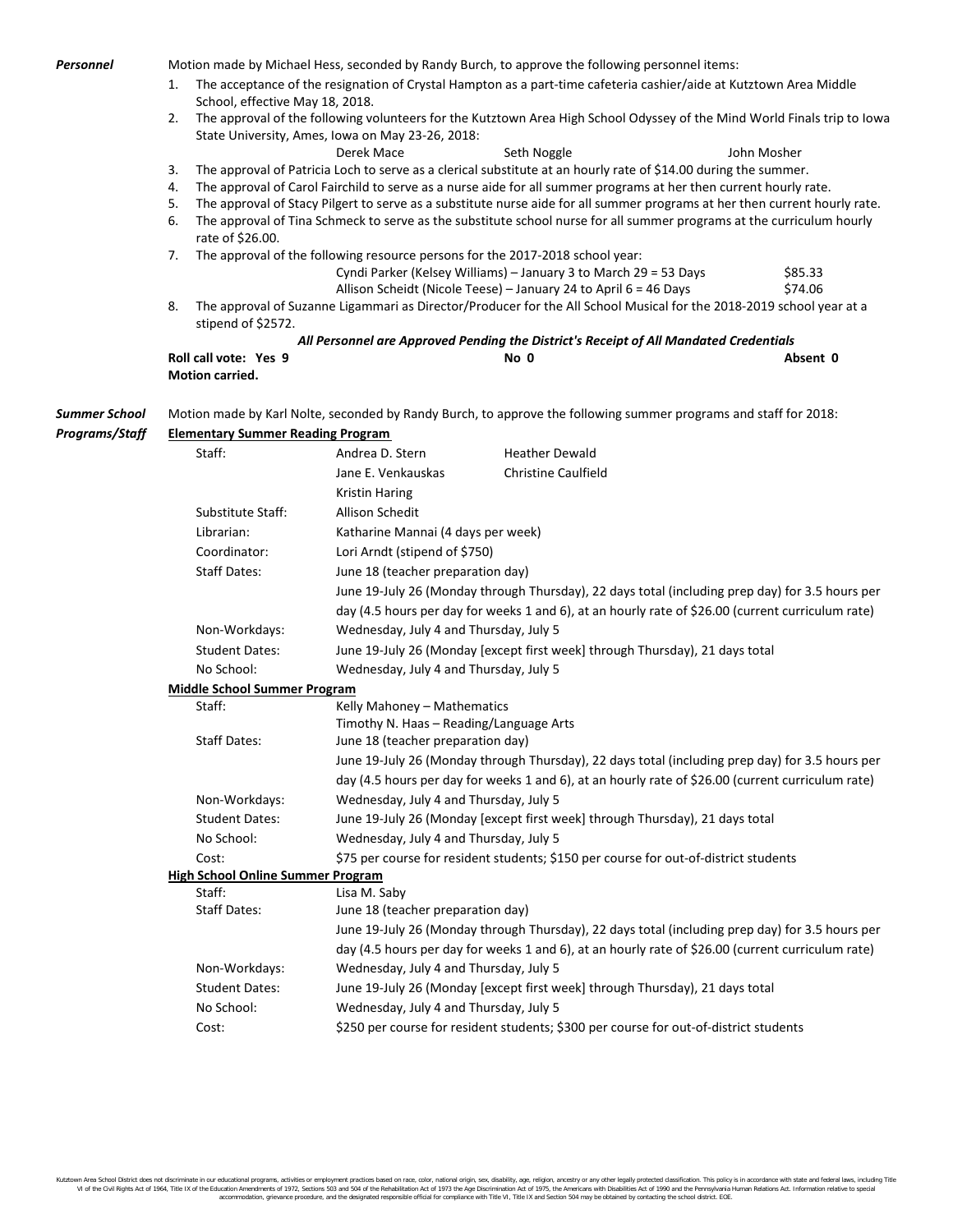|                                           | <b>Extended School Year (ESY)</b>                                                                                                                                                                                                                                                                                                                                                                                                                                                                                                                                                                                                                                                                                                                                                                                                                                                                                                                                                                                                            |                                                                                                   |                     |                                                                                                                                                                                                                                                                              |          |
|-------------------------------------------|----------------------------------------------------------------------------------------------------------------------------------------------------------------------------------------------------------------------------------------------------------------------------------------------------------------------------------------------------------------------------------------------------------------------------------------------------------------------------------------------------------------------------------------------------------------------------------------------------------------------------------------------------------------------------------------------------------------------------------------------------------------------------------------------------------------------------------------------------------------------------------------------------------------------------------------------------------------------------------------------------------------------------------------------|---------------------------------------------------------------------------------------------------|---------------------|------------------------------------------------------------------------------------------------------------------------------------------------------------------------------------------------------------------------------------------------------------------------------|----------|
|                                           | Staff:                                                                                                                                                                                                                                                                                                                                                                                                                                                                                                                                                                                                                                                                                                                                                                                                                                                                                                                                                                                                                                       | Vickie L. Bastian                                                                                 | Allison J. VanDuren |                                                                                                                                                                                                                                                                              |          |
|                                           |                                                                                                                                                                                                                                                                                                                                                                                                                                                                                                                                                                                                                                                                                                                                                                                                                                                                                                                                                                                                                                              | Nicole M. Delong                                                                                  | Lori E. Christ      |                                                                                                                                                                                                                                                                              |          |
|                                           | Paraeducators:                                                                                                                                                                                                                                                                                                                                                                                                                                                                                                                                                                                                                                                                                                                                                                                                                                                                                                                                                                                                                               | Brian D. Huber                                                                                    | Martha J. Bergman   |                                                                                                                                                                                                                                                                              |          |
|                                           |                                                                                                                                                                                                                                                                                                                                                                                                                                                                                                                                                                                                                                                                                                                                                                                                                                                                                                                                                                                                                                              | Placeholder                                                                                       | Joanne O. Waidelich |                                                                                                                                                                                                                                                                              |          |
|                                           |                                                                                                                                                                                                                                                                                                                                                                                                                                                                                                                                                                                                                                                                                                                                                                                                                                                                                                                                                                                                                                              | Placeholder                                                                                       | Nancy H. Orbann     |                                                                                                                                                                                                                                                                              |          |
|                                           | <b>Staff Dates:</b>                                                                                                                                                                                                                                                                                                                                                                                                                                                                                                                                                                                                                                                                                                                                                                                                                                                                                                                                                                                                                          | June 18 (teacher preparation day)                                                                 |                     |                                                                                                                                                                                                                                                                              |          |
|                                           |                                                                                                                                                                                                                                                                                                                                                                                                                                                                                                                                                                                                                                                                                                                                                                                                                                                                                                                                                                                                                                              |                                                                                                   |                     | June 19-July 26 (Monday through Thursday), 22 days total (including prep day) for 3.5 hours per                                                                                                                                                                              |          |
|                                           |                                                                                                                                                                                                                                                                                                                                                                                                                                                                                                                                                                                                                                                                                                                                                                                                                                                                                                                                                                                                                                              |                                                                                                   |                     | day at an hourly rate of \$26.00 (current curriculum rate) for instructors and an hourly rate of                                                                                                                                                                             |          |
|                                           |                                                                                                                                                                                                                                                                                                                                                                                                                                                                                                                                                                                                                                                                                                                                                                                                                                                                                                                                                                                                                                              | \$14.00 per hour for paraeducators                                                                |                     |                                                                                                                                                                                                                                                                              |          |
|                                           | Non-Workdays:                                                                                                                                                                                                                                                                                                                                                                                                                                                                                                                                                                                                                                                                                                                                                                                                                                                                                                                                                                                                                                | Wednesday, July 4 and Thursday, July 5                                                            |                     |                                                                                                                                                                                                                                                                              |          |
|                                           | <b>Student Dates:</b>                                                                                                                                                                                                                                                                                                                                                                                                                                                                                                                                                                                                                                                                                                                                                                                                                                                                                                                                                                                                                        |                                                                                                   |                     | June 19-July 26 (Monday [except first week] through Thursday), 21 days total                                                                                                                                                                                                 |          |
|                                           | No School:                                                                                                                                                                                                                                                                                                                                                                                                                                                                                                                                                                                                                                                                                                                                                                                                                                                                                                                                                                                                                                   | Wednesday, July 4 and Thursday, July 5                                                            |                     |                                                                                                                                                                                                                                                                              |          |
|                                           | Roll call vote: Yes 9                                                                                                                                                                                                                                                                                                                                                                                                                                                                                                                                                                                                                                                                                                                                                                                                                                                                                                                                                                                                                        |                                                                                                   | No 0                |                                                                                                                                                                                                                                                                              | Absent 0 |
|                                           | Motion carried.                                                                                                                                                                                                                                                                                                                                                                                                                                                                                                                                                                                                                                                                                                                                                                                                                                                                                                                                                                                                                              |                                                                                                   |                     |                                                                                                                                                                                                                                                                              |          |
|                                           |                                                                                                                                                                                                                                                                                                                                                                                                                                                                                                                                                                                                                                                                                                                                                                                                                                                                                                                                                                                                                                              |                                                                                                   |                     | Behind-the-Wheel Motion made by Caecilia Holt, seconded by Karl Nolte, to approve permission for the Berks County Intermediate Unit (BCIU) to                                                                                                                                |          |
| Program                                   |                                                                                                                                                                                                                                                                                                                                                                                                                                                                                                                                                                                                                                                                                                                                                                                                                                                                                                                                                                                                                                              |                                                                                                   |                     | provide Behind-the-Wheel instruction to district students who register for the program for the 2018-2019 school year.                                                                                                                                                        |          |
|                                           | Roll call vote: Yes 9                                                                                                                                                                                                                                                                                                                                                                                                                                                                                                                                                                                                                                                                                                                                                                                                                                                                                                                                                                                                                        |                                                                                                   | No 0                |                                                                                                                                                                                                                                                                              | Absent 0 |
|                                           | Motion carried.                                                                                                                                                                                                                                                                                                                                                                                                                                                                                                                                                                                                                                                                                                                                                                                                                                                                                                                                                                                                                              |                                                                                                   |                     |                                                                                                                                                                                                                                                                              |          |
| <b>Computer Lease</b>                     | Motion made by Al Darion, seconded by Michael Hess, to approve a four-year Apple Lease beginning the 2018-2019 school year                                                                                                                                                                                                                                                                                                                                                                                                                                                                                                                                                                                                                                                                                                                                                                                                                                                                                                                   |                                                                                                   |                     |                                                                                                                                                                                                                                                                              |          |
|                                           |                                                                                                                                                                                                                                                                                                                                                                                                                                                                                                                                                                                                                                                                                                                                                                                                                                                                                                                                                                                                                                              | in the amount of \$27,977.60 per year for refresh of computing devices.                           |                     |                                                                                                                                                                                                                                                                              |          |
|                                           | Roll call vote: Yes 8                                                                                                                                                                                                                                                                                                                                                                                                                                                                                                                                                                                                                                                                                                                                                                                                                                                                                                                                                                                                                        |                                                                                                   | No 0                | N/A 1(Shrawder)                                                                                                                                                                                                                                                              | Absent 0 |
|                                           | Motion carried.                                                                                                                                                                                                                                                                                                                                                                                                                                                                                                                                                                                                                                                                                                                                                                                                                                                                                                                                                                                                                              |                                                                                                   |                     |                                                                                                                                                                                                                                                                              |          |
| <b>Computer Repair</b><br>and Maintenance | Motion made by Caecilia Holt, seconded by Michael Hess, to approve the Maintenance and Repair Plans for student-issued<br>laptop computers for the 2018-2019 school year. The plans include (1) the "Pay As You Own" option with zero (\$0) upfront cost<br>and damage repair fees to be paid in full as charged by the repair provider and (2) the "Deductible Plan" option with a \$65<br>upfront insurance fee for Macbook laptops, reduced to \$55 for students who did not have a repair claim during the 2017-2018<br>school year, and \$15 upfront insurance fee for Chromebook laptops; prorated at semester two at 1/2 price. Damage repair fees<br>not covered by the existing warranties will be assessed in the deductible amounts of \$100 for Macbook laptops and \$30 for<br>Chromebook laptops. Students who exceed two (2) repair claims within one school year will be charged damage and repair fees<br>in full as charged by the repair provider.<br>Roll call vote: Yes 9<br>Absent 0<br>No 0<br><b>Motion carried.</b> |                                                                                                   |                     |                                                                                                                                                                                                                                                                              |          |
| PowerSchool                               | Motion made by Randy Burch, seconded by Michael Hess, to approve the contract extension with the Carbon Lehigh<br>Intermediate Unit for three-year PowerSchool Hosting and Support at a cost of \$17,846.40 for the 2018-2019 school year,                                                                                                                                                                                                                                                                                                                                                                                                                                                                                                                                                                                                                                                                                                                                                                                                   |                                                                                                   |                     |                                                                                                                                                                                                                                                                              |          |
|                                           | \$18,110.40 for the 2019-2020 school year, and \$18,374.40 for the 2020-2021 school year.                                                                                                                                                                                                                                                                                                                                                                                                                                                                                                                                                                                                                                                                                                                                                                                                                                                                                                                                                    |                                                                                                   |                     |                                                                                                                                                                                                                                                                              |          |
|                                           |                                                                                                                                                                                                                                                                                                                                                                                                                                                                                                                                                                                                                                                                                                                                                                                                                                                                                                                                                                                                                                              |                                                                                                   |                     |                                                                                                                                                                                                                                                                              | Absent 0 |
|                                           | Roll call vote: Yes 9<br>Motion carried.                                                                                                                                                                                                                                                                                                                                                                                                                                                                                                                                                                                                                                                                                                                                                                                                                                                                                                                                                                                                     |                                                                                                   | No 0                |                                                                                                                                                                                                                                                                              |          |
| <b>Services</b>                           | Roll call vote: Yes 9<br>Motion carried.                                                                                                                                                                                                                                                                                                                                                                                                                                                                                                                                                                                                                                                                                                                                                                                                                                                                                                                                                                                                     | Infrastructure ("RPKI"), maintenance of resource records, and administration of IP address space. | No 0                | ARIN Registration Motion made by Caecilia Holt, seconded by Michael Hess, to approve the agreement with ARIN (American Registry for Internet<br>Numbers) for registry entries for IP address space and/or ASN's, reverse name service on network blocks, Resource Public Key | Absent 0 |
| Conference                                |                                                                                                                                                                                                                                                                                                                                                                                                                                                                                                                                                                                                                                                                                                                                                                                                                                                                                                                                                                                                                                              |                                                                                                   |                     |                                                                                                                                                                                                                                                                              |          |
| <b>Requests</b>                           | Motion made by Caecilia Holt, seconded by Al Darion, to approve the following conference requests:<br>The approval of employee #1167 to attend the Project Lead the Way Training (HS/MS Engineering Program) at Bucknell<br>1.                                                                                                                                                                                                                                                                                                                                                                                                                                                                                                                                                                                                                                                                                                                                                                                                               |                                                                                                   |                     |                                                                                                                                                                                                                                                                              |          |
|                                           | University on July 23-August 3, 2018, at a cost of \$3,803.12.                                                                                                                                                                                                                                                                                                                                                                                                                                                                                                                                                                                                                                                                                                                                                                                                                                                                                                                                                                               |                                                                                                   |                     |                                                                                                                                                                                                                                                                              |          |
|                                           | 2.                                                                                                                                                                                                                                                                                                                                                                                                                                                                                                                                                                                                                                                                                                                                                                                                                                                                                                                                                                                                                                           |                                                                                                   |                     | The approval of employee #800 to attend the Annual PSBA School Board Secretaries Forum Conference in Poconos, PA, on                                                                                                                                                         |          |
|                                           | August 2-3, 2018, at a cost of \$787.09.                                                                                                                                                                                                                                                                                                                                                                                                                                                                                                                                                                                                                                                                                                                                                                                                                                                                                                                                                                                                     |                                                                                                   |                     |                                                                                                                                                                                                                                                                              |          |
|                                           | Roll call vote: Yes 8<br>Motion carried.                                                                                                                                                                                                                                                                                                                                                                                                                                                                                                                                                                                                                                                                                                                                                                                                                                                                                                                                                                                                     |                                                                                                   | No 0                | N/A 1(Shrawder)                                                                                                                                                                                                                                                              | Absent 0 |

Kutztown Area School District does not discriminate in our educational programs, activities or employment practices based on race, color, national origin, sex, disability, age, religion, ancestry or any other legally prot